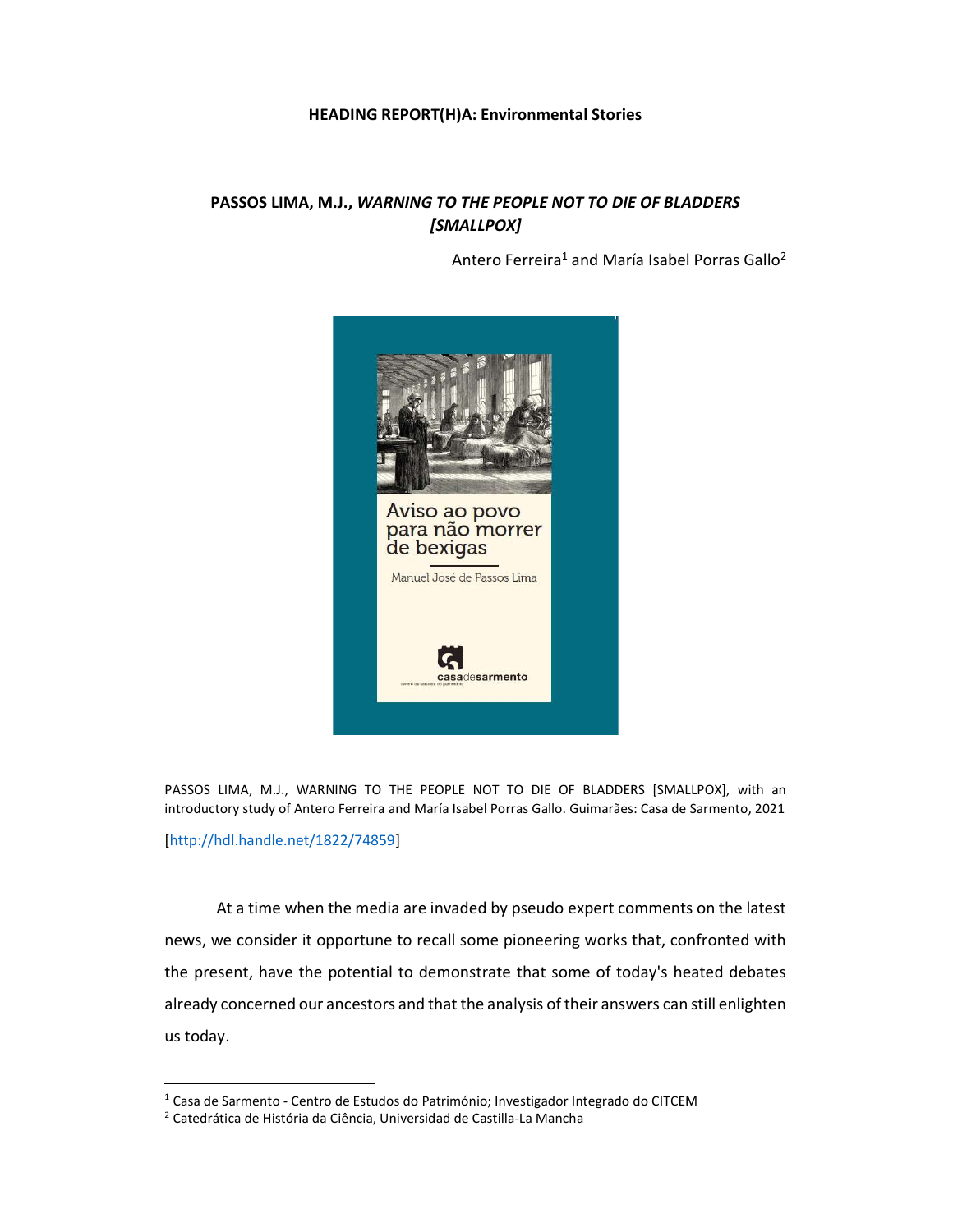This is the case of the multiplicity of publications that, since the beginning of the 19th century, sought to inform the population about the benefits of vaccination against smallpox, among which we highlight the publication of the pharmacist Manuel José de Passos Lima, who, faced with the serious epidemic of smallpox which was raging in the city of Guimarães in 1873, decided to offer his fellow citizens a «Warning to the people not to die of smallpox…».

Passos Lima's text was a response to the appeal that administrative authorities made to pharmacists, to provide "all assistance to patients attacked by smallpox, who were in unfavourable circumstances and with few resources to medicate themselves at home". He highlights the importance of the vaccine as the main defence against smallpox, while seeking to give clear instructions on the treatments to be followed by people who had contracted the disease.

Today, we are mainly interested in the arguments he used in defence of vaccination. He describes Jenner's discovery and the controversy that followed: "this wonderful discovery was also controversial, as is everything that appears in the world with the seal of novelty". For Passos Lima, it is natural for the people to have doubts about the vaccine, as it is «always easy to be impressed with matters that terrify them», but it is up to men of science «the duty to clarify the truth, because only with the truth can humanity profit". In conclusion, he asserts peremptorily: "the people must believe us, because we take God as a witness, at this time when we are concerned with the general good of mankind, — the vaccine was much discussed, much contradicted, and its opponents fell unarmed in the face of the infinite immensity of the facts;  $-$  is believed throughout the civilized world as one of the best benefits that God has sent from heaven».

Little is known about the life of this pharmacist from Guimarães, knowing that he was an outstanding professional, recognized for his support to the most disadvantaged. Reading his pamphlet, we are impressed by his erudition: in addition to his mastery of several languages, the bibliography he uses is very diverse and up-to-date – even quoting French works published in 1872.

This republication is accompanied by a study that analyses the process of introduction of the smallpox vaccine in Portugal and Spain. Although the first experiences with the vaccine took place in the transition from the 18th to the 19th century, its